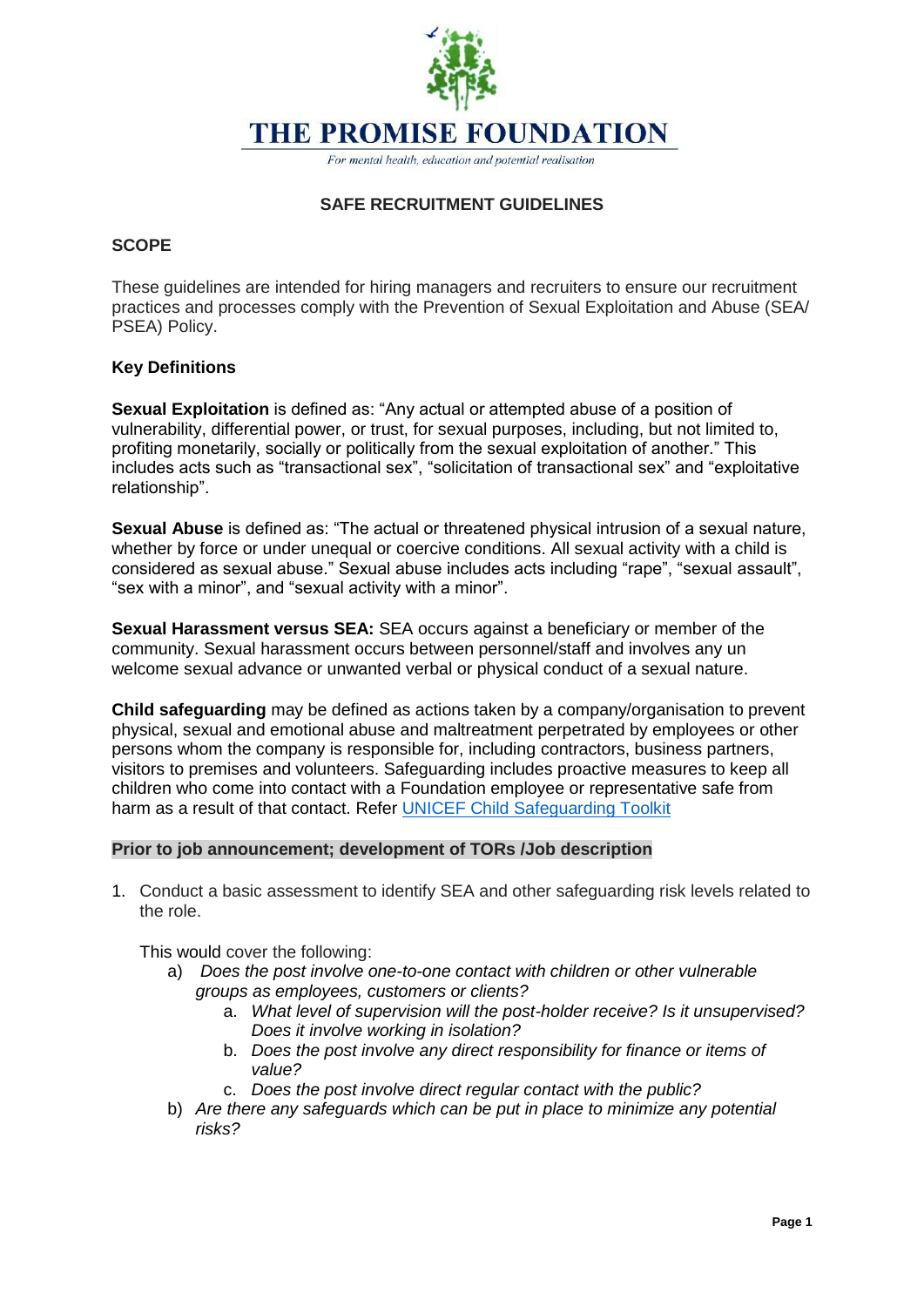Hiring Managers and others involved in the recruitment process, including interviews, must be briefed on the PSEA policy and have undertaken PSEA training.

#### **Recruitment Procedures to ensure PSEA compliance**

#### **All Job Advertisements must include a PSEA clause below:**

The Promise Foundation has a zero tolerance for Sexual Exploitation and Abuse of beneficiaries. Protection from Sexual Exploitation and Abuse (PSEA) is everyone's responsibility and all staff are required to adhere to the Code of Conduct, that enshrines principles of PSEA, always (both during work hours and outside work hours). Familiarization with, and adherence to, the Code of Conduct is an essential requirement of all staff, in addition to related mandatory training. All staff must ensure that they understand and act in accordance with this clause.

#### **Application and/or Interview Questions on PSEA**

Hiring Managers must include the following questions at the interview stage. Not all questions need to be asked and questions can be adapted depending on the position (field level or national level; direct interaction with affected people, specific vulnerable groups (children, person with disabilities, etc.), level of responsibility/managerial requirements, cultural appropriateness, etc. For entry level positions, more simple clear questions may be more appropriate. Explain that to the candidate that they are not being evaluated for the role based on these questions but that their answers will provide a baseline for better understanding their prior knowledge on sexual misconduct.

- Have you ever been investigated for a breach of your organization's Code of Conduct, safeguarding or PSEA policy? [this question can also be asked as part of the application process]
- The Promise Foundation's Code of Conduct applies to all staff, both on and off duty. Do you have any issues with that and with signing the Code of Conduct?
- All staff in The Promise Foundation are required to complete training on PSEA and Sexual Harassment in the work place. Are you willing to take part in and complete such trainings?
- Tell us about a time when you witnessed a case of abuse of power in the workplace. What action, if any, did you take? What did you learn?
- Some individuals may be more vulnerable to sexual exploitation and abuse than others. What groups or individuals do you think would be more at risk in terms of The Promise Foundation, related to the position you have applied for?
- Sexual Exploitation and Abuse concerns: Consider this scenario: One of your team members, tells you in confidence that another team member behaved in an inappropriate way, making sexual jokes and sending pornographic images, with some female beneficiaries. Your team member feels very uncomfortable but asks you not to say anything, as they are concerned that it would damage the work relationship if their colleague discovers that they have reported on him/her. What would you do? Who else should be informed?
- For managerial level roles: What measures would you take to ensure you are promoting an environment within your team/organisation which prevents sexual exploitation and abuse and promotes the implementation of the organisation's code of conduct, and that systems are developed which maintains this environment.